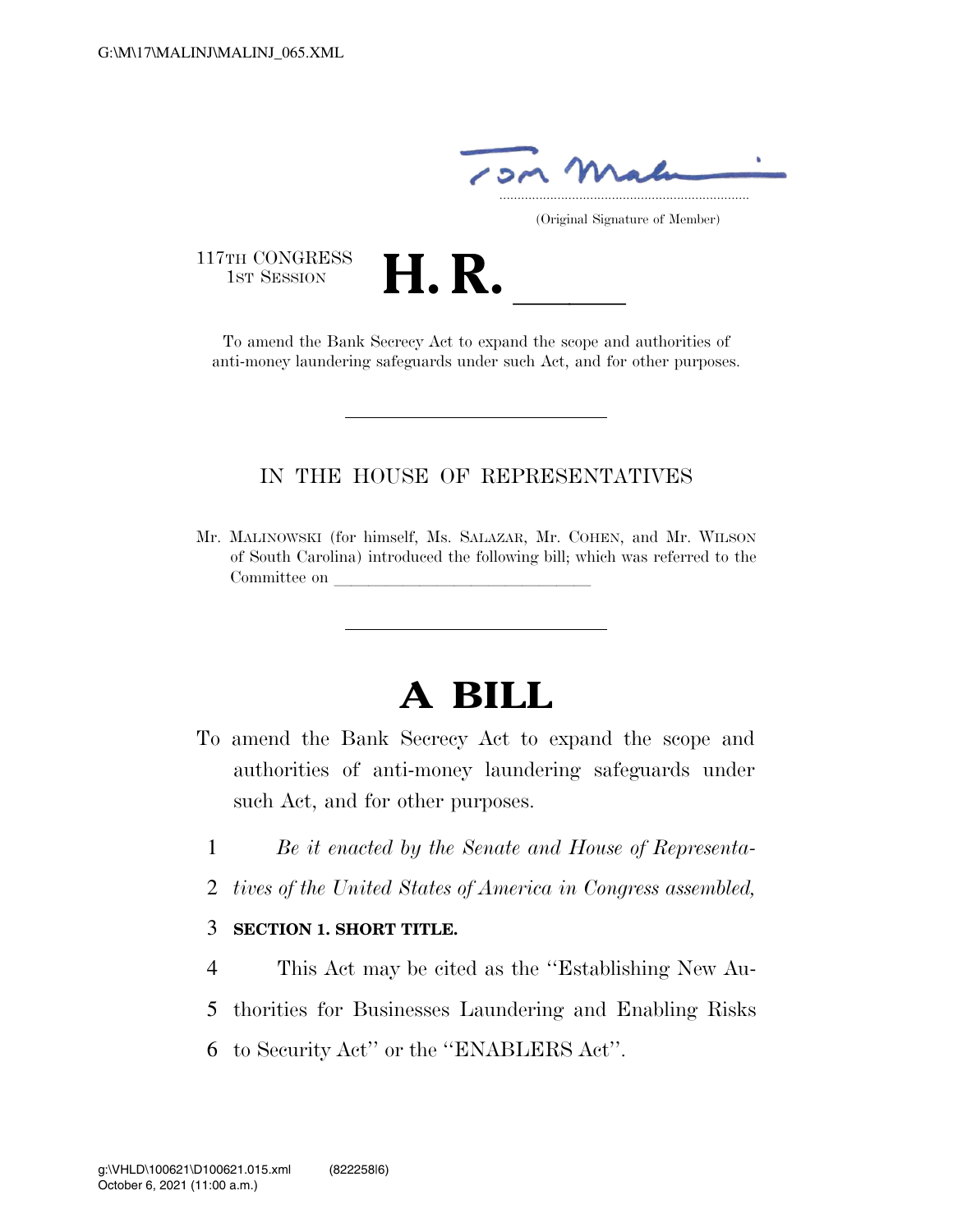| $\mathbf{1}$   | SEC. 2. FINANCIAL INSTITUTION DEFINITION.                |
|----------------|----------------------------------------------------------|
| $\overline{2}$ | (a) IN GENERAL.—Section $5312(a)(2)$ of title 31,        |
| 3              | United States Code, as amended by the William M. (Mac)   |
| $\overline{4}$ | Thornberry National Defense Authorization Act for Fiscal |
| 5              | Year 2021, is amended—                                   |
| 6              | $(1)$ by redesignating subparagraphs $(Z)$ and           |
| 7              | $(AA)$ as subparagraphs $(GG)$ and $(HH)$ , respec-      |
| 8              | tively; and                                              |
| 9              | $(2)$ by inserting after subparagraph $(Y)$ the fol-     |
| 10             | lowing:                                                  |
| 11             | "( $Z$ ) a person engaged in the business of             |
| 12             | providing investment advice for compensation;            |
| 13             | "(AA) a person engaged in the trade in                   |
| 14             | works of art, antiques, or collectibles, including       |
| 15             | a dealer, advisor, consultant, custodian, gallery,       |
| 16             | auction house, museum, or any other person               |
| 17             | who engages as a business in the solicitation or         |
| 18             | the sale of works of art, antiques, or collect-          |
| 19             | ibles;                                                   |
| 20             | "(BB) an attorney, law firm, or notary in-               |
| 21             | volved in financial activity or related adminis-         |
| 22             | trative activity on behalf of another person;            |
| 23             | "(CC) a trust or company service provider,               |
| 24             | including—                                               |
| 25             | "(i) a person involved in forming a                      |
| 26             | corporation, limited liability<br>company,               |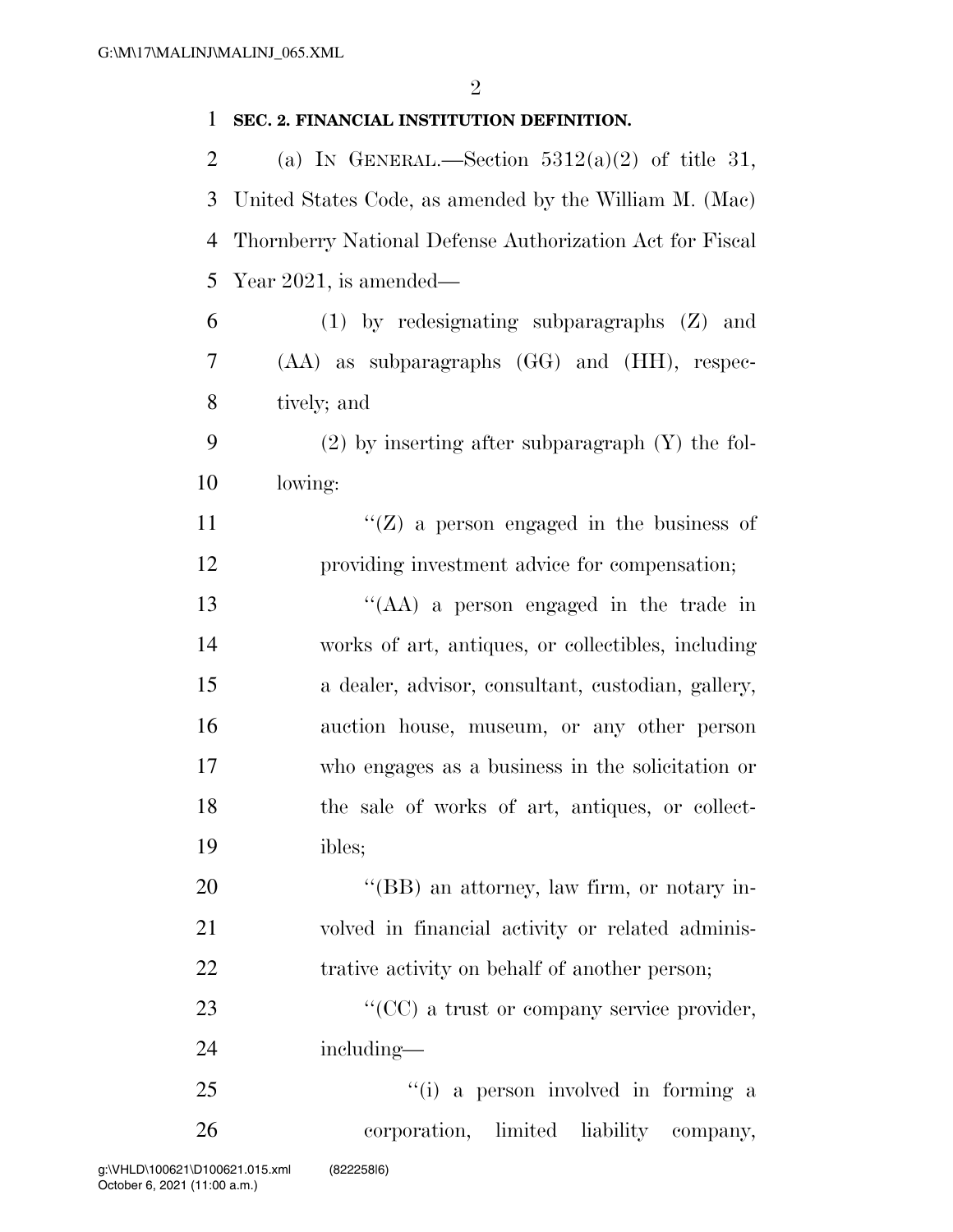| $\mathbf{1}$   | trust, foundation, partnership, or other        |
|----------------|-------------------------------------------------|
| $\overline{2}$ | similar entity or arrangement;                  |
| 3              | "(ii) a person involved in acting as, or        |
| $\overline{4}$ | arranging for another person to act as, a       |
| 5              | registered agent, trustee, or nominee to be     |
| 6              | a shareholder, officer, director, secretary,    |
| $\overline{7}$ | partner, signatory, or other similar posi-      |
| 8              | tion in relation to a person or arrange-        |
| 9              | ment;                                           |
| 10             | "(iii) a person involved in providing a         |
| 11             | registered office, address, or other similar    |
| 12             | service for a person or arrangement; or         |
| 13             | "(iv) any other person providing trust          |
| 14             | or company services, as defined by the Sec-     |
| 15             | retary of the Treasury;                         |
| 16             | "(DD) a certified public accountant or          |
| 17             | public accounting firm;                         |
| 18             | "(EE) a person engaged in the business of       |
| 19             | public relations, marketing, communications, or |
| 20             | other similar services in such a manner as to   |
| 21             | provide<br>another person anonymity<br>0r       |
| 22             | deniability;                                    |
| 23             | "(FF) a person engaged in the business of       |
| 24             | providing third-party payment services, includ- |
| 25             | ing payment processing, check consolidation,    |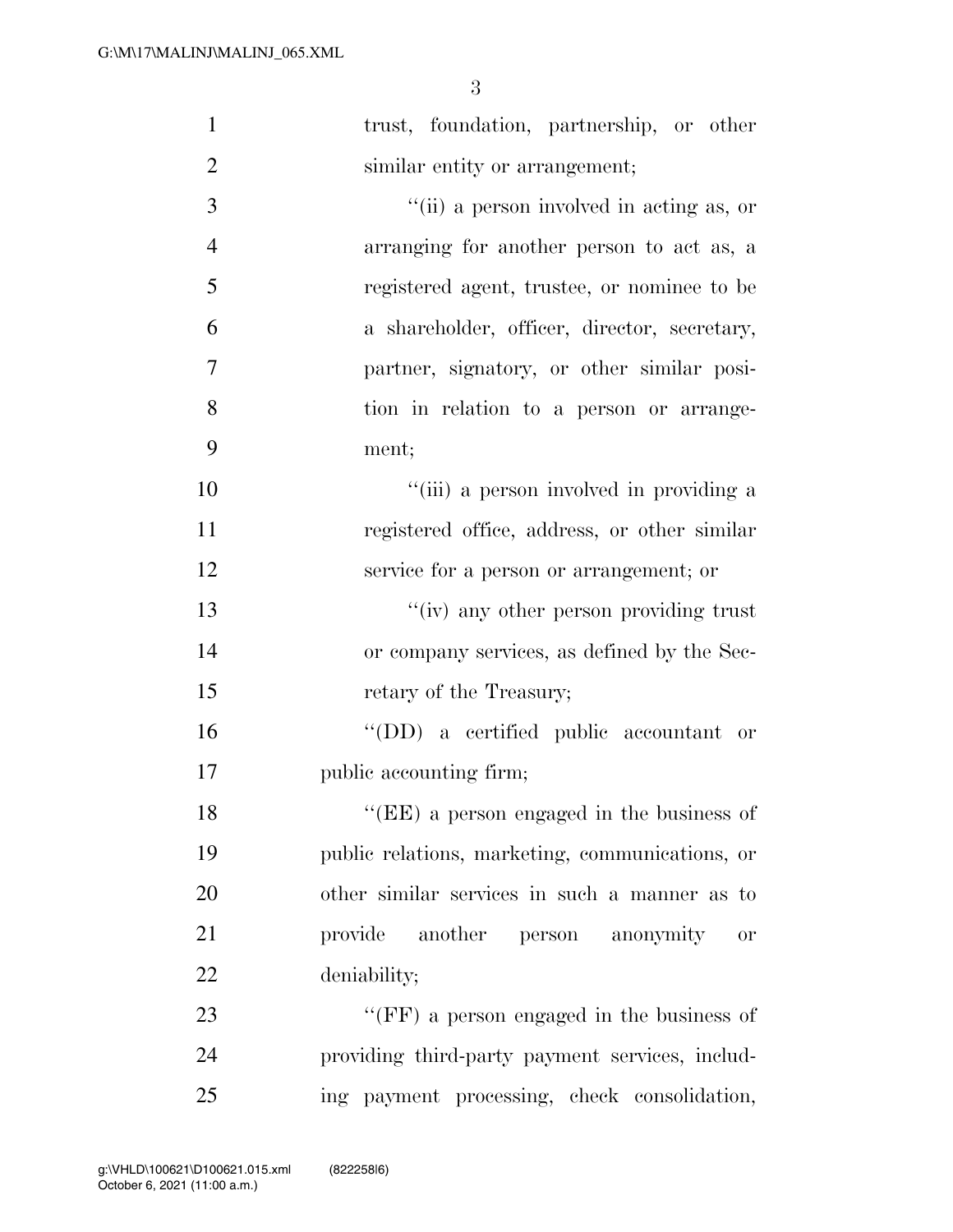| $\mathbf{1}$   | cash vault services, or other similar services      |
|----------------|-----------------------------------------------------|
| $\overline{2}$ | designated by the Secretary of the Treasury,".      |
| 3              | (b) RULEMAKING.—                                    |
| $\overline{4}$ | $(1)$ In GENERAL.—Not later than December 31,       |
| 5              | $2023-$                                             |
| 6              | (A) the Secretary of the Treasury shall re-         |
| 7              | peal section 103.170 of title 31, Code of Fed-      |
| 8              | eral Regulations (relating to exemptions for cer-   |
| 9              | tain financial institutions);                       |
| 10             | (B) the Secretary of the Treasury shall             |
| 11             | issue one or more rules to require all financial    |
| 12             | institutions (as defined in section $5312(a)(2)$ of |
| 13             | title 31, United States Code) that have not al-     |
| 14             | ready done so to-                                   |
| 15             | report suspicious transactions<br>(i)               |
| 16             | under section $5318(g)$ of title 31, United         |
| 17             | States Code;                                        |
| 18             | (ii) establish anti-money laundering                |
| 19             | programs under section $5318(h)$ of title           |
| 20             | 31, United States Code;                             |
| 21             | (iii) establish due diligence policies,             |
| 22             | procedures, and controls under section              |
| 23             | 5318(i) of title 31, United States Code;            |
| 24             | and                                                 |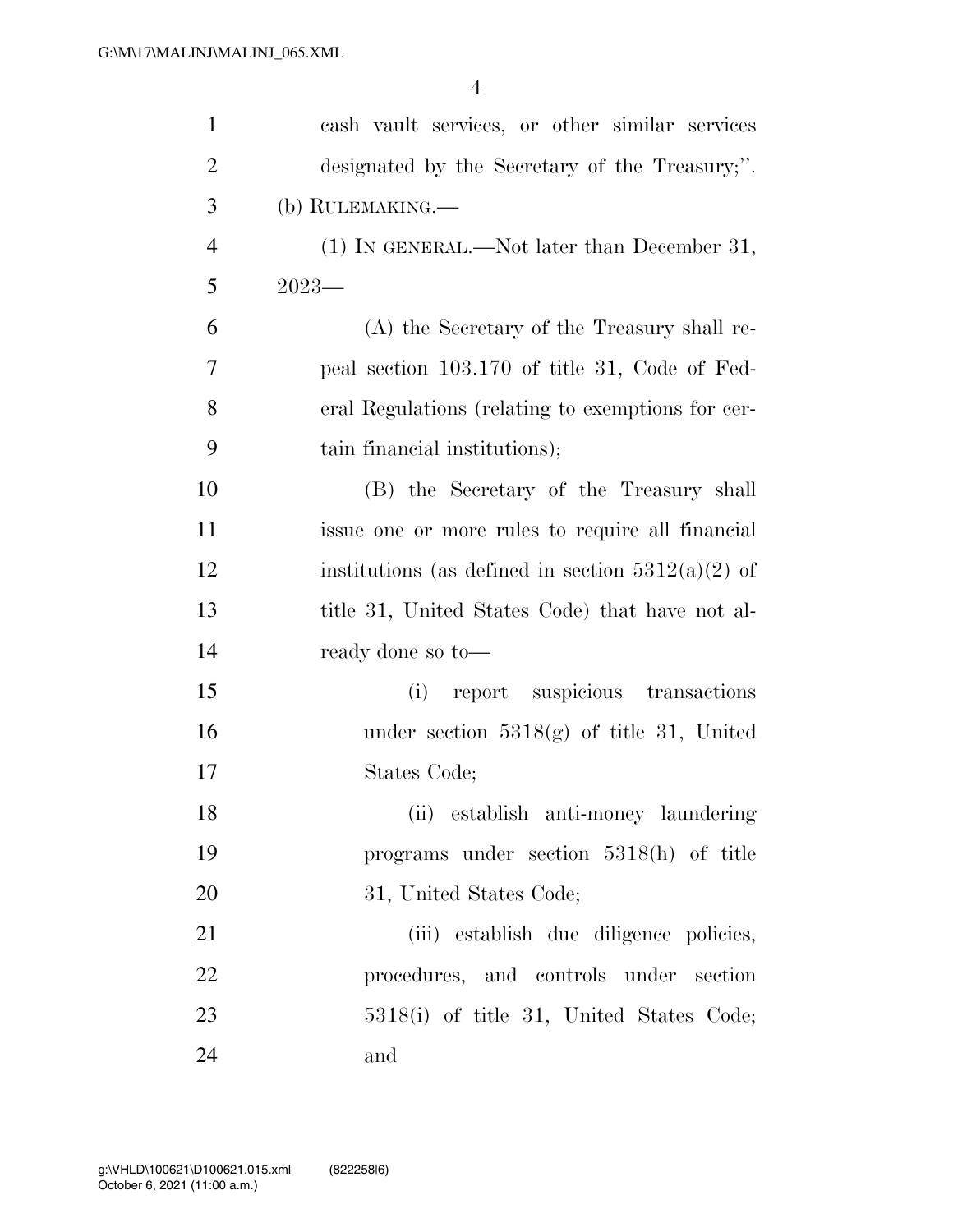| $\mathbf{1}$   | (iv) identify and verify their account                  |
|----------------|---------------------------------------------------------|
| $\overline{2}$ | holders under section $5318(1)$ of title 31,            |
| 3              | United States Code; and                                 |
| $\overline{4}$ | (2) TRUST OR COMPANY SERVICE PROVIDER.-                 |
| 5              | In promulgating a rule under paragraph $(1)(B)$ to      |
| 6              | implement subparagraph (CC) of section $5312(a)(2)$     |
| 7              | of title 31, United States Code, as added by sub-       |
| 8              | section (a), the Secretary of Treasury shall exclude    |
| 9              | from the category of covered persons—                   |
| 10             | (A) any government agency; and                          |
| 11             | (B) any attorney or law firm that uses a                |
| 12             | paid trust or company service provider, includ-         |
| 13             | ing any paid entity formation agent, operating          |
| 14             | within the United States.                               |
| 15             | (c) EFFECTIVE DATE.-                                    |
| 16             | $(1)$ IN GENERAL.—Subparagraphs $(Z)$ through           |
| 17             | $(FF)$ of section 5312(a)(2) of title 31, United States |
| 18             | Code, as added by subsection (a), shall take effect     |
| 19             | on December 31, 2023.                                   |
| 20             | LIMITATION ON EXEMPTIONS.-With re-<br>$(2)^{-}$         |
| 21             | spect to a person described under subparagraphs $(Z)$   |
| 22             | through (FF) of section $5312(a)(2)$ of title 31,       |
| 23             | United States Code, as added by subsection (a), the     |
| 24             | Secretary of the Treasury may not exempt such per-      |
| 25             | son from any requirement under subchapter II of         |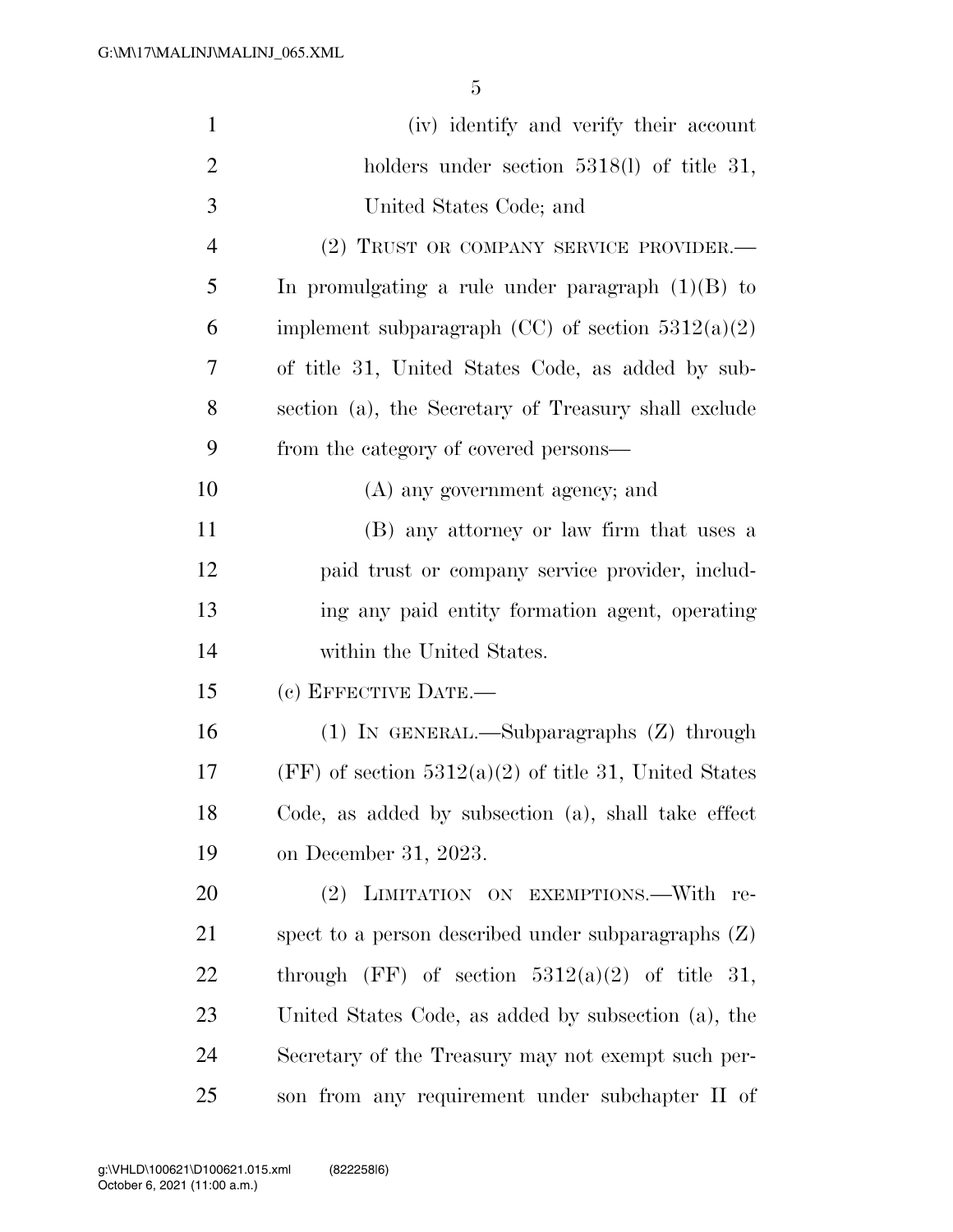chapter 53 of title 31, United States Code, including any delay in such application.

 (3) APPLICATION OF CERTAIN PROVISIONS.— Any financial institution (as defined in section  $5 \qquad \qquad 5312(a)(2)$  of title 31, United States Code) that is not already required to comply with subsections (g), (h), (i), and (l) of section 5318 of title 31, United States Code, shall do so on and after June 30, 2024, whether or not a rule has been issued under sub-10 section  $(b)(1)(B)$ .

### **SEC. 3. TREASURY TASK FORCE AND STRATEGY.**

 (a) IN GENERAL.—The Secretary of the Treasury, acting through the Director of the Financial Crimes En-forcement Network, shall establish a task force to—

 (1) develop an ambitious, comprehensive, and multi-year United States Government strategy to impose anti-money laundering safeguards on all nec-essary gatekeeper professions;

 (2) designate and authorize a Federal or State agency to enforce anti-money laundering require- ments for each type of financial institution defined 22 in section  $5312(a)(2)$  of title 31, United States Code; and

 (3) advance the regulatory rulemaking required under section 2(b) of this Act.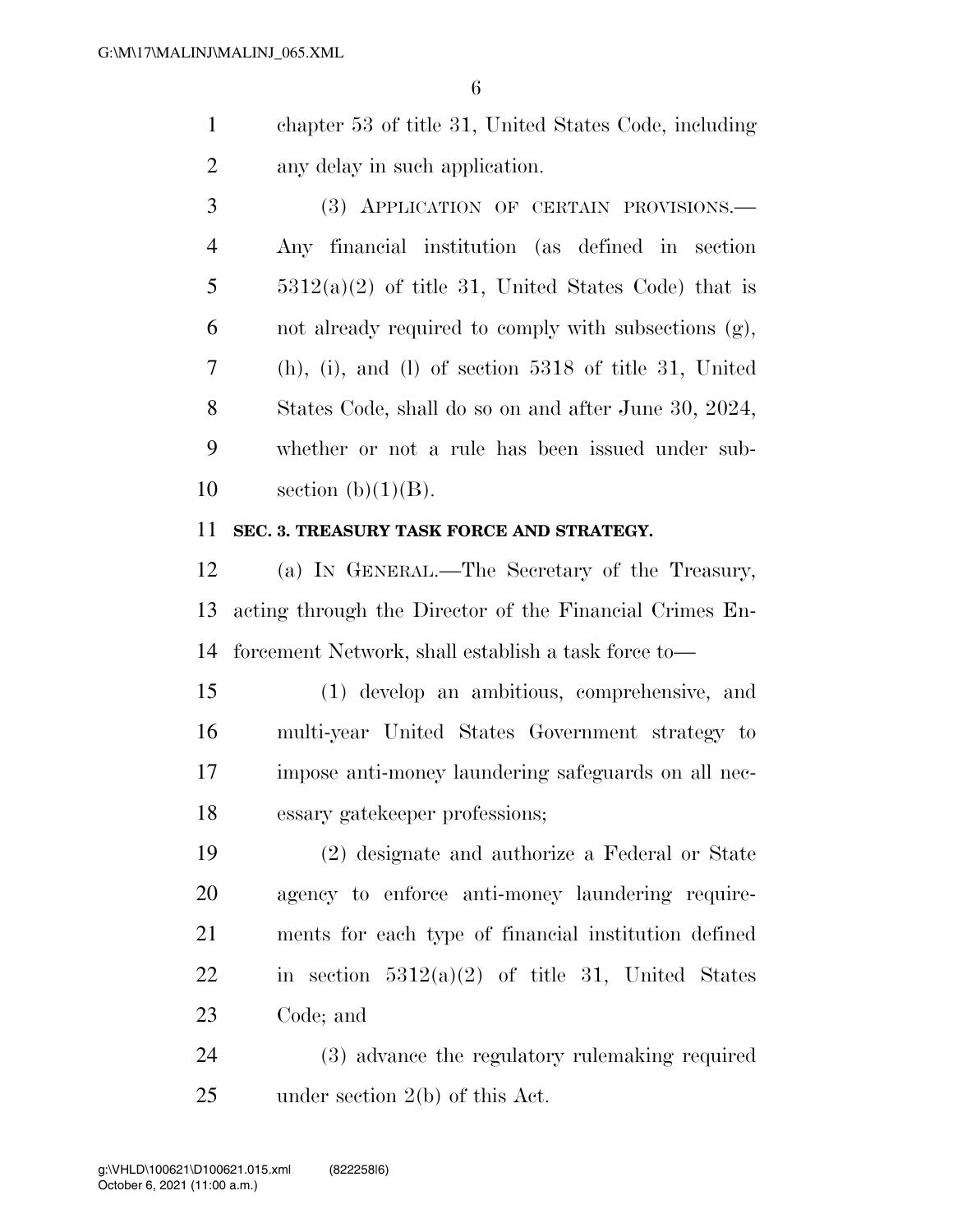(b) GATEKEEPERS STRATEGY.—

 (1) IN GENERAL.—Section 262 of the Coun- tering America's Adversaries Through Sanctions Act (Public Law 115–44), is amended by inserting after paragraph (10) the following:

 ''(11) GATEKEEPERS STRATEGY.—A description of efforts to impose anti-money laundering safe- guards on all necessary gatekeeper professions, in- cluding art dealers, investment advisors, real estate professionals, lawyers, accountants, trust or com- pany service providers, public relations professionals, dealers of luxury vehicles, money service businesses, and other similar professions.''.

 (2) UPDATE CLARIFICATION.—If, before the date of the enactment of this Act, all updates to the national strategy required by section 261(b) of the Countering America's Adversaries Through Sanc-18 tions Act (Public Law 115–44) have been completed, the President shall provide an additional update of such national strategy to the Congress containing 21 the contents required under the amendment made by paragraph (1).

## **SEC. 4. REPORTING BY TITLE INSURANCE COMPANIES.**

 (a) IN GENERAL.—Not later than 90 days after the date of the enactment of this Act, the Secretary of the